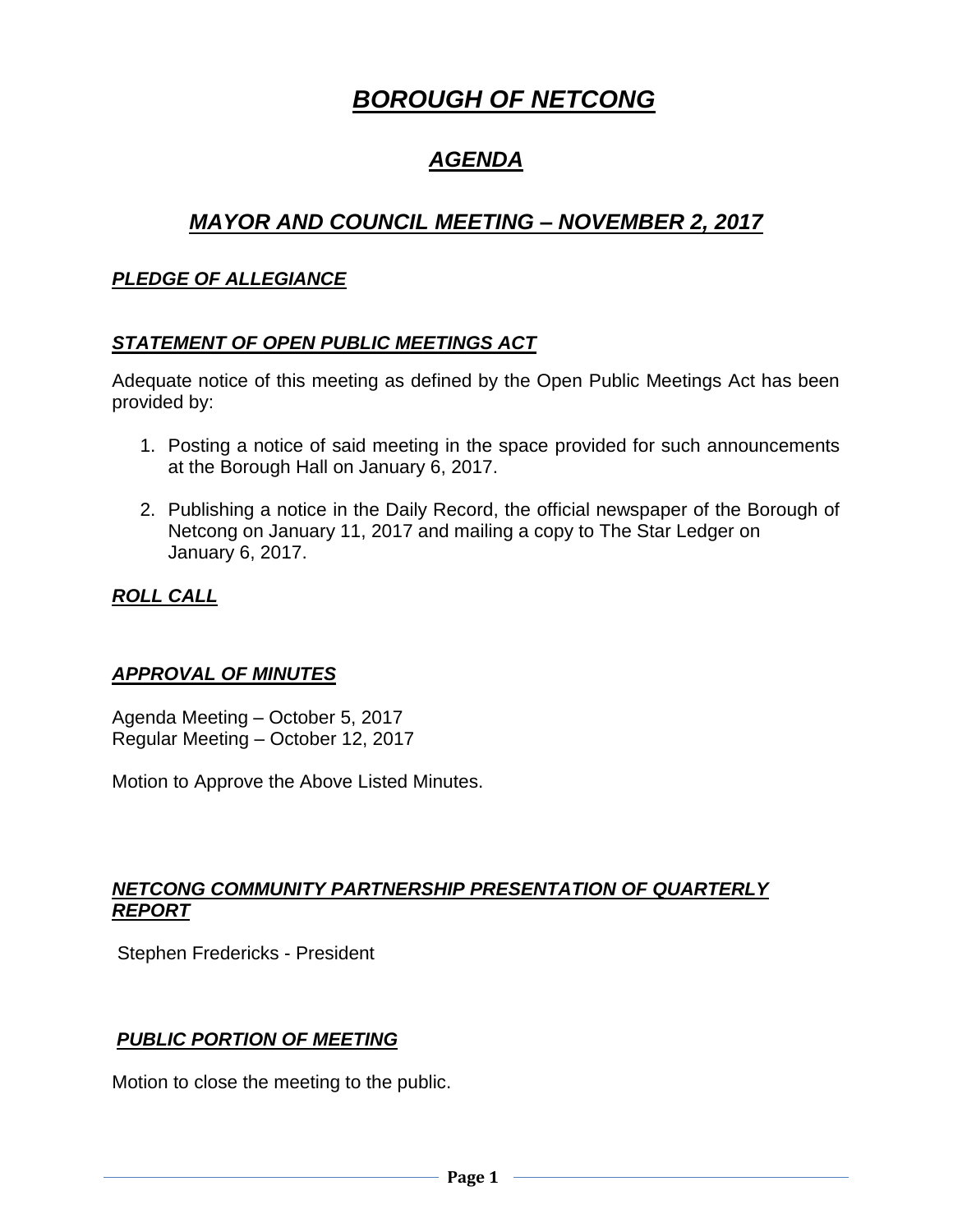# *ORDINANCE ADOPTIONS*

None

## *CORRESPONDENCE*

1. Netcong Elementary School – Thank You – Color Run

## *OLD BUSINESS*

None

## *NEW BUSINESS*

None

# *PRIVILEGE OF THE FLOOR TO THE COUNCIL*

# *MAYORS COMMENTS*

#### *RESOLUTIONS*

**1. Resolution 2017-**-Approving the Holiday Schedule for the 2018 Calendar Year

**2. Resolution 2017-111-**Authorizing the Approval of Change Order No. 1 for Railroad Ave. Phase 2 Water Main Improvements Contract with John Garcia Construction Company